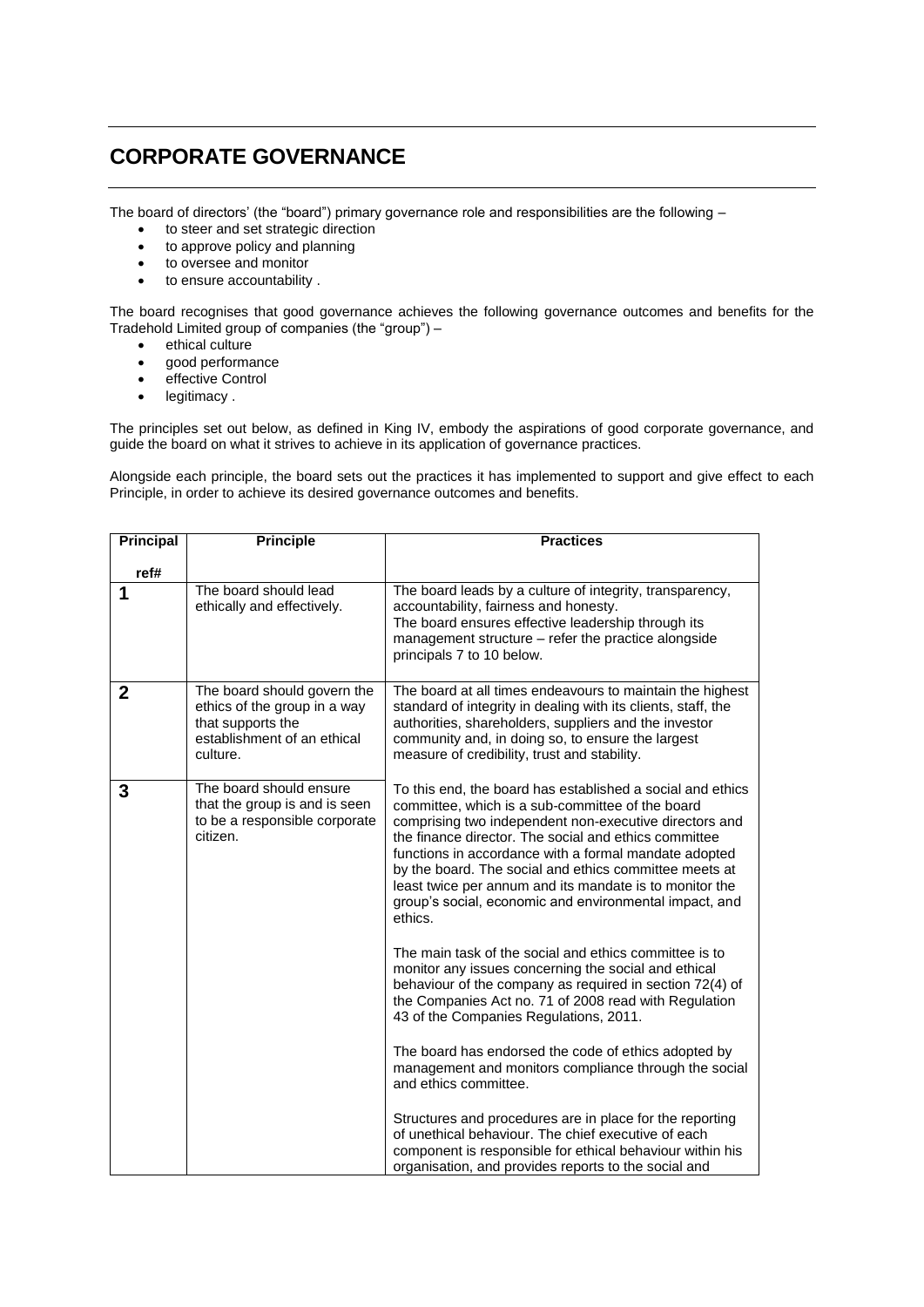|   |                                                                                                                                                                                                       | ethics committee on the policies and procedures in place<br>to monitor integrity and ethics.                                                                                                                                                                                                                                                                                                                                                                                                                                                                                                                                                                                                                                                                                                                                                                                                                                                                                                                                                           |
|---|-------------------------------------------------------------------------------------------------------------------------------------------------------------------------------------------------------|--------------------------------------------------------------------------------------------------------------------------------------------------------------------------------------------------------------------------------------------------------------------------------------------------------------------------------------------------------------------------------------------------------------------------------------------------------------------------------------------------------------------------------------------------------------------------------------------------------------------------------------------------------------------------------------------------------------------------------------------------------------------------------------------------------------------------------------------------------------------------------------------------------------------------------------------------------------------------------------------------------------------------------------------------------|
|   |                                                                                                                                                                                                       | The social and ethics committee reviews the reports<br>presented to it on the code of conduct and policies for<br>anti-fraud, anti-bribery and corruption, anti-money<br>laundering, gifts and conflicts of interest by executive<br>management, and through discussions held with<br>executive management, and reports on its findings to the<br>board.                                                                                                                                                                                                                                                                                                                                                                                                                                                                                                                                                                                                                                                                                               |
|   |                                                                                                                                                                                                       | The board is satisfied that the group has adequate<br>procedures in place to detect unethical behaviour.                                                                                                                                                                                                                                                                                                                                                                                                                                                                                                                                                                                                                                                                                                                                                                                                                                                                                                                                               |
|   |                                                                                                                                                                                                       | The board is of the opinion that a high level of standards<br>was being maintained by the group and it is not aware of<br>any instances of unethical behaviour during the past<br>financial year.                                                                                                                                                                                                                                                                                                                                                                                                                                                                                                                                                                                                                                                                                                                                                                                                                                                      |
| 4 | The board should appreciate<br>that the group's core                                                                                                                                                  | The board takes overall responsibility for managing the<br>group.                                                                                                                                                                                                                                                                                                                                                                                                                                                                                                                                                                                                                                                                                                                                                                                                                                                                                                                                                                                      |
|   | purpose, its risks and<br>opportunities, strategy,<br>business model,<br>performance and sustainable<br>development are all<br>inseparable elements of the                                            | The board is responsible for the long-term success of the<br>group, develops strategy, determines the nature and<br>extent of significant risks, and approves major<br>transactions.                                                                                                                                                                                                                                                                                                                                                                                                                                                                                                                                                                                                                                                                                                                                                                                                                                                                   |
|   | value creation process.                                                                                                                                                                               | The board recognises that its performance, and that of its<br>members is directly correlated to the success of the<br>group.                                                                                                                                                                                                                                                                                                                                                                                                                                                                                                                                                                                                                                                                                                                                                                                                                                                                                                                           |
| 5 | The board should ensure<br>that reports issued by the<br>group enable stakeholders to<br>make informed assessments<br>of the group's performance<br>and its short, medium and<br>long-term prospects. | The board ensures this through its audit committee.<br>One of the main task of the audit committee is to<br>monitor the integrity of the financial statements<br>٠<br>and formal announcements relating to financial<br>performance<br>make recommendations to the board on the<br>adoption of the financial results                                                                                                                                                                                                                                                                                                                                                                                                                                                                                                                                                                                                                                                                                                                                   |
|   |                                                                                                                                                                                                       | The board has established the following management<br>reporting requirements to ensure the integrity of the<br>group's financial information:<br>an annual budgeting process, integrating both<br>financial budgets and cash flow forecasts,<br>together with the identification of financial and<br>operational risks inherent in each area of<br>operation, which are subject to board approval;<br>monthly preparation of individual component<br>and consolidated management accounts, and<br>comparison of actual results with budgets and<br>forecasts, together with the preparation of<br>revised forecasts whenever deemed necessary,<br>for review and consideration by the board;<br>confirmation to the board of any changes in<br>business, operational and financial risk in each<br>area of the business;<br>clearly defined authorisation procedures for<br>capital expenditure and major transactions<br>established by the board, and<br>limited authority levels designated to subsidiary<br>board directors and senior management. |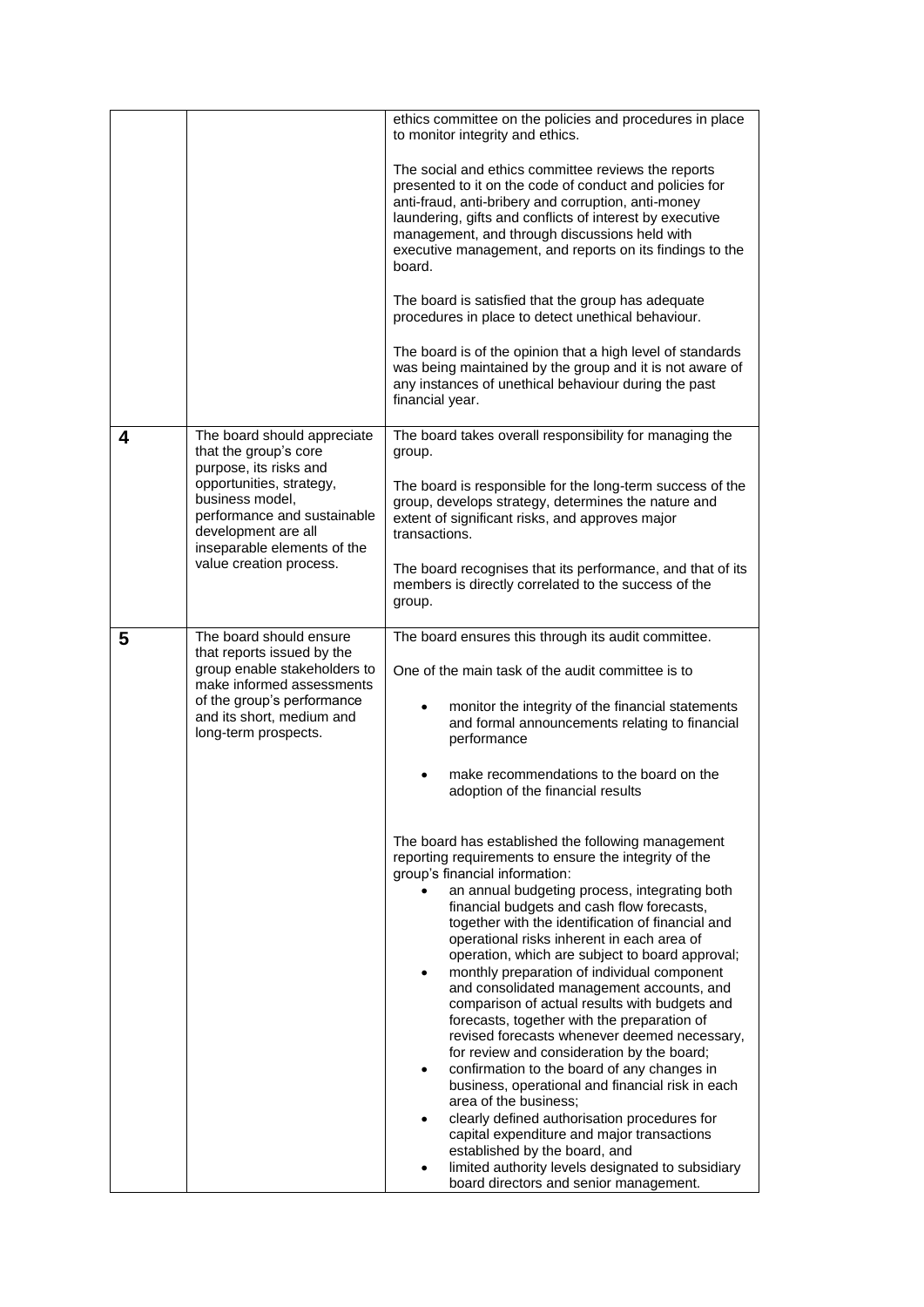| 6  | The board should serve as<br>the focal point and custodian<br>of corporate governance in                                                                                                                                      | The board at all times endeavours to maintain the highest<br>standard of corporate governance of the group.                                                                                                                                                                                                                                                                                                                                                         |
|----|-------------------------------------------------------------------------------------------------------------------------------------------------------------------------------------------------------------------------------|---------------------------------------------------------------------------------------------------------------------------------------------------------------------------------------------------------------------------------------------------------------------------------------------------------------------------------------------------------------------------------------------------------------------------------------------------------------------|
|    | the group.                                                                                                                                                                                                                    | To this end, the board has established the audit<br>committee, which is a sub-committee of the board<br>comprising three independent non-executive directors.<br>The audit committee meets at least twice per annum and<br>it has adopted a formal terms of reference, delegated to it<br>by the board.                                                                                                                                                             |
|    |                                                                                                                                                                                                                               | The audit committee has established a group corporate<br>governance framework, and reviews the system of<br>internal controls and risk management in practice in the<br>group to ensure compliance with the framework.                                                                                                                                                                                                                                              |
|    |                                                                                                                                                                                                                               | The board is satisfied that the executive directors'<br>intimate involvement in the operations of the group, as<br>well as the robust management structure of its United<br>Kingdom and South African operations is sufficient to<br>provide it with appropriate and relevant information on<br>risk management activities performed, risks identified and<br>action plans in place to mitigate material risks as well as<br>on internal control measures in place. |
|    |                                                                                                                                                                                                                               | The United Kingdom and South Africa business<br>components are each headed by an experienced<br>qualified chief executive, assisted by an experienced and<br>qualified finance director. These executives are<br>responsible for the implementation of internal control, risk<br>management and financial reporting policies, procedures<br>and monitoring in accordance with the group corporate<br>governance framework.                                          |
|    |                                                                                                                                                                                                                               | Detailed reports on risk management and internal<br>controls are submitted to the audit committee, and key<br>considerations are elevated to the board as and when<br>appropriate.                                                                                                                                                                                                                                                                                  |
| 7  | The board should comprise<br>the appropriate balance of                                                                                                                                                                       | The board comprises the following nine members:                                                                                                                                                                                                                                                                                                                                                                                                                     |
|    | knowledge, skills,<br>experience, diversity and<br>independence for it to<br>discharge its governance<br>role and responsibilities                                                                                            | Non-executive chairman - leads the board and ensures it<br>operates effectively, and maintains a culture of openness<br>and debate and effective communication with<br>stakeholders.                                                                                                                                                                                                                                                                                |
| 8  | objectively and effectively.<br>The board should ensure                                                                                                                                                                       | Three independent non-executive directors – provide an<br>independent, external perspective, work with and                                                                                                                                                                                                                                                                                                                                                          |
|    | that its arrangements for<br>delegation within its own                                                                                                                                                                        | challenge the executive directors, contribute with a broad                                                                                                                                                                                                                                                                                                                                                                                                          |
|    | structures promote<br>independent judgement, and                                                                                                                                                                              | range of experience and expertise.                                                                                                                                                                                                                                                                                                                                                                                                                                  |
|    | assist with balance of power<br>and the effective discharge<br>of its duties.                                                                                                                                                 | Two non-executive directors - work with and challenge<br>the executive directors, contribute with property sector<br>management experience and expertise / banking sector<br>funding experience and expertise.                                                                                                                                                                                                                                                      |
| 9  | The board should ensure<br>that the evaluation of its own<br>performance and that of its<br>committees, its chair and its<br>individual members, support<br>continued improvement in its<br>performance and<br>effectiveness. | Three executive directors - responsible for the day-to-<br>day management of the group and implementation of<br>strategy. Two of the executive directors jointly act as<br>chief executive officer with overall responsibility, and one<br>executive director is appointed as the finance director.                                                                                                                                                                 |
| 10 | The board should ensure<br>that the appointment of, and<br>delegation to, management                                                                                                                                          | The composition of the board is reviewed on a regular<br>and ongoing basis.                                                                                                                                                                                                                                                                                                                                                                                         |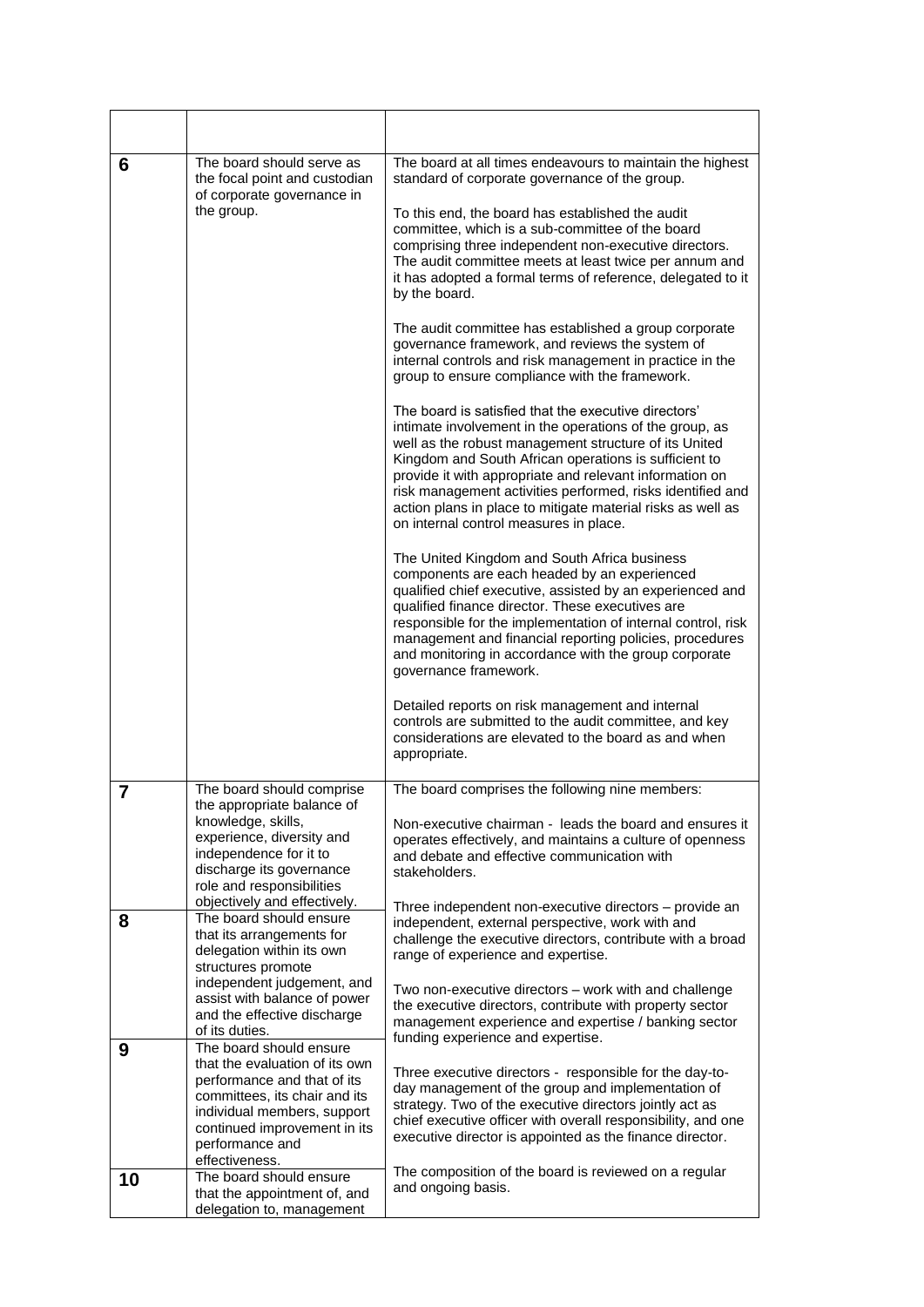|    | contribute to role clarity and<br>the effective exercise of<br>authority and responsibilities.                           | The process for appointing new directors is performed by<br>the board as a whole and new directors are obliged to<br>retire and offer themselves for re-election at the first<br>annual general meeting following their appointment.<br>All directors are subject to the retirement and re-election<br>provisions of the memorandum of incorporation, which<br>require one-third of the non-executive directors to retire<br>and, if they so wish, offer themselves for re-election at<br>each annual general meeting. Due to the nature of the<br>business, induction as well as ongoing training and<br>development programmes are not driven through formal<br>processes.<br>The board meets at least twice a year and more often<br>when required. The directors ensure that they allocate<br>sufficient time to discharge their duties effectively.<br>It is the board's view that its performance and that of its<br>members are directly correlated to the success of the<br>group. The performance evaluation of the board, its<br>committees and all directors are reflected upon during the<br>annual review of the group's performance.<br>The board has established the following board<br>committees, which report on their activities to the board:<br>audit committee<br>remuneration committee<br>social & ethics committee.<br>The board has established the following management |
|----|--------------------------------------------------------------------------------------------------------------------------|----------------------------------------------------------------------------------------------------------------------------------------------------------------------------------------------------------------------------------------------------------------------------------------------------------------------------------------------------------------------------------------------------------------------------------------------------------------------------------------------------------------------------------------------------------------------------------------------------------------------------------------------------------------------------------------------------------------------------------------------------------------------------------------------------------------------------------------------------------------------------------------------------------------------------------------------------------------------------------------------------------------------------------------------------------------------------------------------------------------------------------------------------------------------------------------------------------------------------------------------------------------------------------------------------------------------------------------------------------------------------------------------------|
|    |                                                                                                                          | committee, which reports on its activities to the board:<br>investment committee.<br>٠                                                                                                                                                                                                                                                                                                                                                                                                                                                                                                                                                                                                                                                                                                                                                                                                                                                                                                                                                                                                                                                                                                                                                                                                                                                                                                             |
| 11 | The board should govern risk<br>in a way that supports the<br>group in setting and<br>achieving strategic<br>objectives. | The board reviews the effectiveness of internal controls<br>through its audit committee, which reports to the board.<br>The board discharges its statutory duties and oversight<br>role as follows<br>it has and continues to maintain an approvals<br>framework that allows it appropriate insight into<br>and influence over significant business<br>transactions within the group;<br>the current compliance strategy followed is<br>appropriate for the structure of the group and<br>the board is not aware of any instances of non-<br>compliance to applicable laws and regulations:;<br>and<br>the IT infrastructure and strategy is appropriate<br>for the structure of the group.<br>The board is satisfied that the company secretary<br>has the correct qualifications and experience, and is<br>competent for this role. The board can also confirm<br>the relationship between the company secretary and<br>the board is at arms-length.                                                                                                                                                                                                                                                                                                                                                                                                                                             |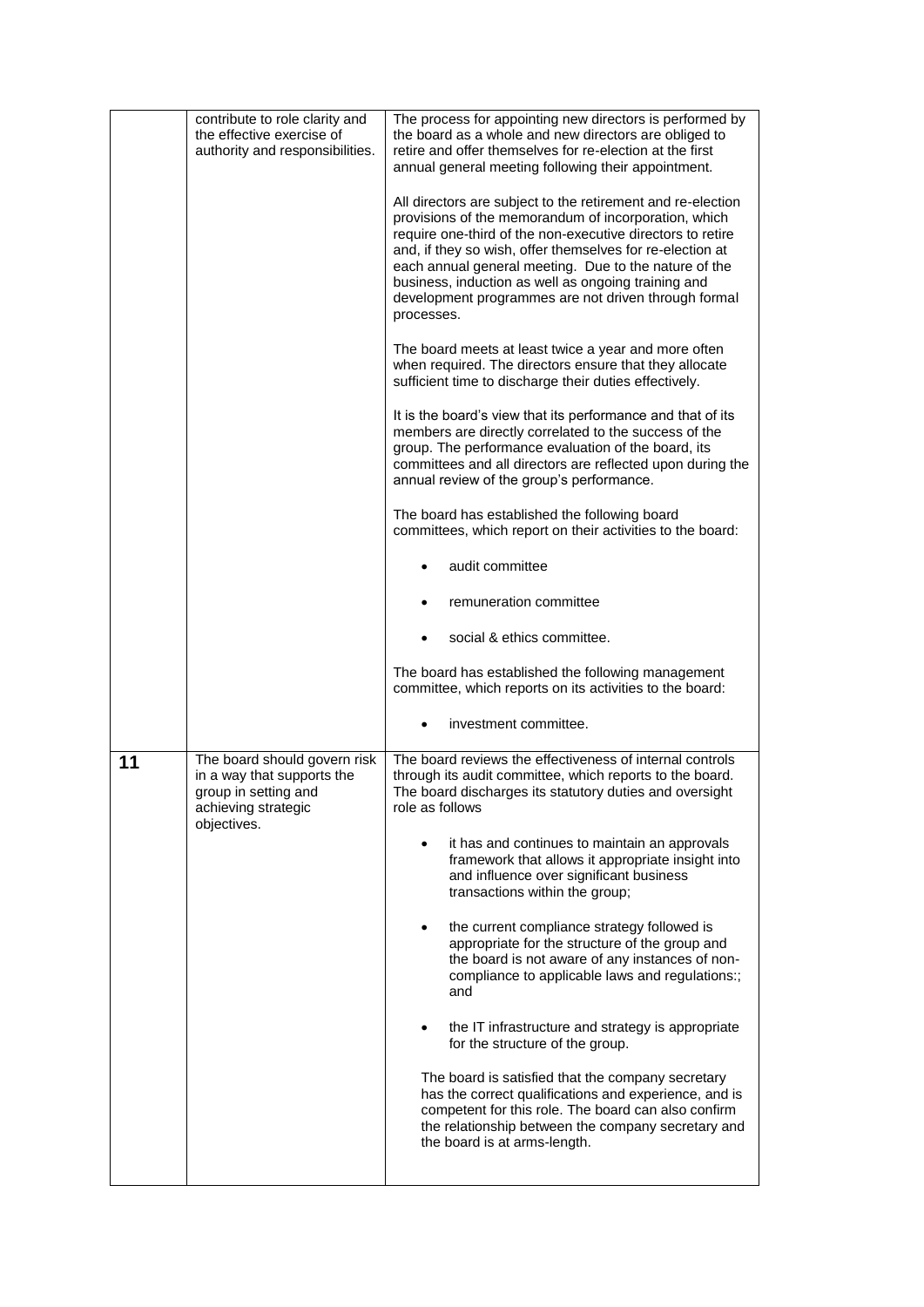| 12 | The board should govern<br>technology and information<br>in a way that supports the<br>group in setting and<br>achieving its strategic<br>objectives.                                                                                             | The board ensures this through its audit committee,<br>which monitors the IT governance implemented by the<br>operational management of each business.                                                                                                                                                                                                                                                                                                                                                                                                                                                                                                                                                                                                                                                                                                                                                                                                                                                                                                                                                                                                                                                                                                                                                                                                                                                                                                                                         |
|----|---------------------------------------------------------------------------------------------------------------------------------------------------------------------------------------------------------------------------------------------------|------------------------------------------------------------------------------------------------------------------------------------------------------------------------------------------------------------------------------------------------------------------------------------------------------------------------------------------------------------------------------------------------------------------------------------------------------------------------------------------------------------------------------------------------------------------------------------------------------------------------------------------------------------------------------------------------------------------------------------------------------------------------------------------------------------------------------------------------------------------------------------------------------------------------------------------------------------------------------------------------------------------------------------------------------------------------------------------------------------------------------------------------------------------------------------------------------------------------------------------------------------------------------------------------------------------------------------------------------------------------------------------------------------------------------------------------------------------------------------------------|
| 13 | The board should govern<br>compliance with applicable<br>laws and adopted, non-<br>binding rules, codes and<br>standards in a way that<br>supports the group being<br>ethical and a good corporate<br>citizen.                                    | The board ensures this through its audit committee,<br>which monitors regulatory compliance by the operational<br>management of each business.                                                                                                                                                                                                                                                                                                                                                                                                                                                                                                                                                                                                                                                                                                                                                                                                                                                                                                                                                                                                                                                                                                                                                                                                                                                                                                                                                 |
| 14 | The board should ensure<br>that the group remunerates<br>fairly, responsibly and<br>transparently so as to<br>promote the achievement of<br>strategic objectives and<br>positive outcomes in the<br>short, medium and long<br>term.               | The remuneration committee is a sub-committee of the<br>board and consists of three non-executive directors. Its<br>main functions are:<br>setting the remuneration policy for executive<br>directors:<br>to determine the total individual remuneration<br>package of the executive directors;<br>to monitor performance against conditions<br>attached to annual and long-term incentive<br>awards to executive directors;<br>approving the selection, appointment and terms<br>of reference of any independent remuneration<br>consultants; and<br>recommendations to the board regarding the<br>fees to be paid to non-executive directors and<br>the chairman.<br>Certain executive members of management attended the<br>remuneration committee meeting by invitation.<br>The remuneration policy is to compensate employees on<br>a basis comparable with similar organisations, taking into<br>consideration performance as an important factor in<br>determining the remuneration of executive directors.<br>The performance measures that determine the levels of<br>variable pay for executive directors are fully aligned with<br>the group's business strategy and the long term interests<br>of shareholders and other stakeholders. These measures<br>are linked to consistent growth in shareholder value. This<br>means that in any year that the group delivers weaker<br>growth, variable pay is lower, and if it delivers stronger<br>performance, variable pay is higher. |
|    |                                                                                                                                                                                                                                                   | Non-executive directors' fees are based on their relative<br>contributions to the activities of the board.                                                                                                                                                                                                                                                                                                                                                                                                                                                                                                                                                                                                                                                                                                                                                                                                                                                                                                                                                                                                                                                                                                                                                                                                                                                                                                                                                                                     |
| 15 | The board should ensure<br>that assurance services and<br>functions enable an effective<br>control environment, and that<br>these support the integrity of<br>information for internal<br>decision-making and of the<br>group's external reports. | The board has ensured this through the establishment of<br>the audit committee, which reviews the relationship and<br>deliverables of the external audit functions as follows,<br>and reports its findings to the board:<br>review of the audit plan<br>review the report issued on findings from the<br>year end audit and obtain an understanding of<br>the key audit matters<br>approve the audit fees                                                                                                                                                                                                                                                                                                                                                                                                                                                                                                                                                                                                                                                                                                                                                                                                                                                                                                                                                                                                                                                                                      |